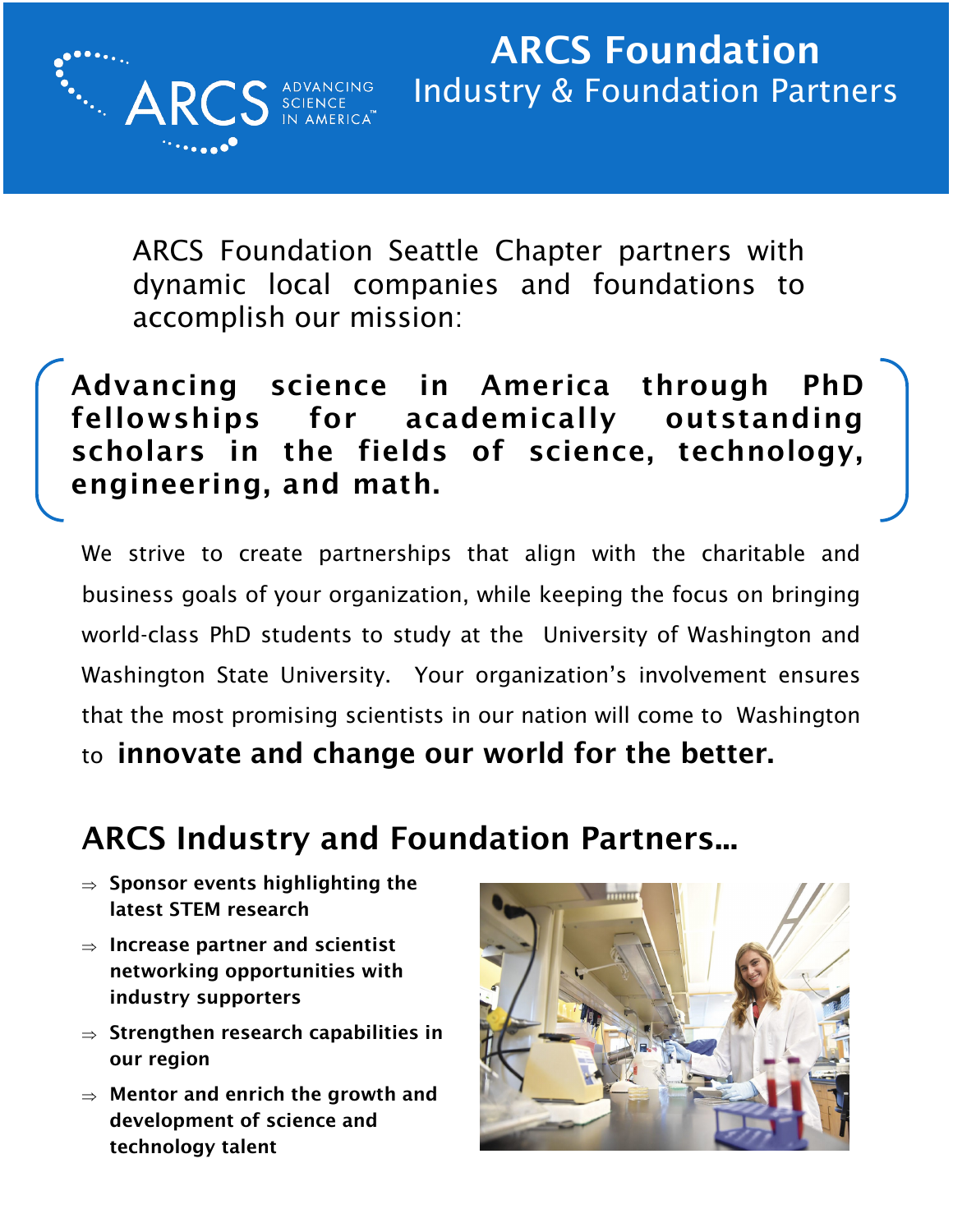

# ARCS Foundation Industry & Foundation Partners

## Our Partners in Advancing Science

The University of Washington and Washington State University are internationally recognized research institutions; producing scientists whose cutting-edge research impacts our region, our nation and the world. Whether they stay in academia or move on to key roles in industry, ARCS Foundation scientists are shaping the way complex problems are addressed. ARCS Foundation scientists also benefit from unique mentorship and research opportunities that can only come from a relationship with our industry and foundation partners.



### How do partnerships benefit scientific progress?



- $\Rightarrow$  The most promising science scholars choose to pursue vital scientific research in WA
- $\Rightarrow$  These scientists engage challenges and develop innovations impacting our future
- $\rightarrow$  Professors work with our scholars to create dynamic and productive research teams
- $\Rightarrow$  The UW and WSU attract the brightest scholars to our region and retain top faculty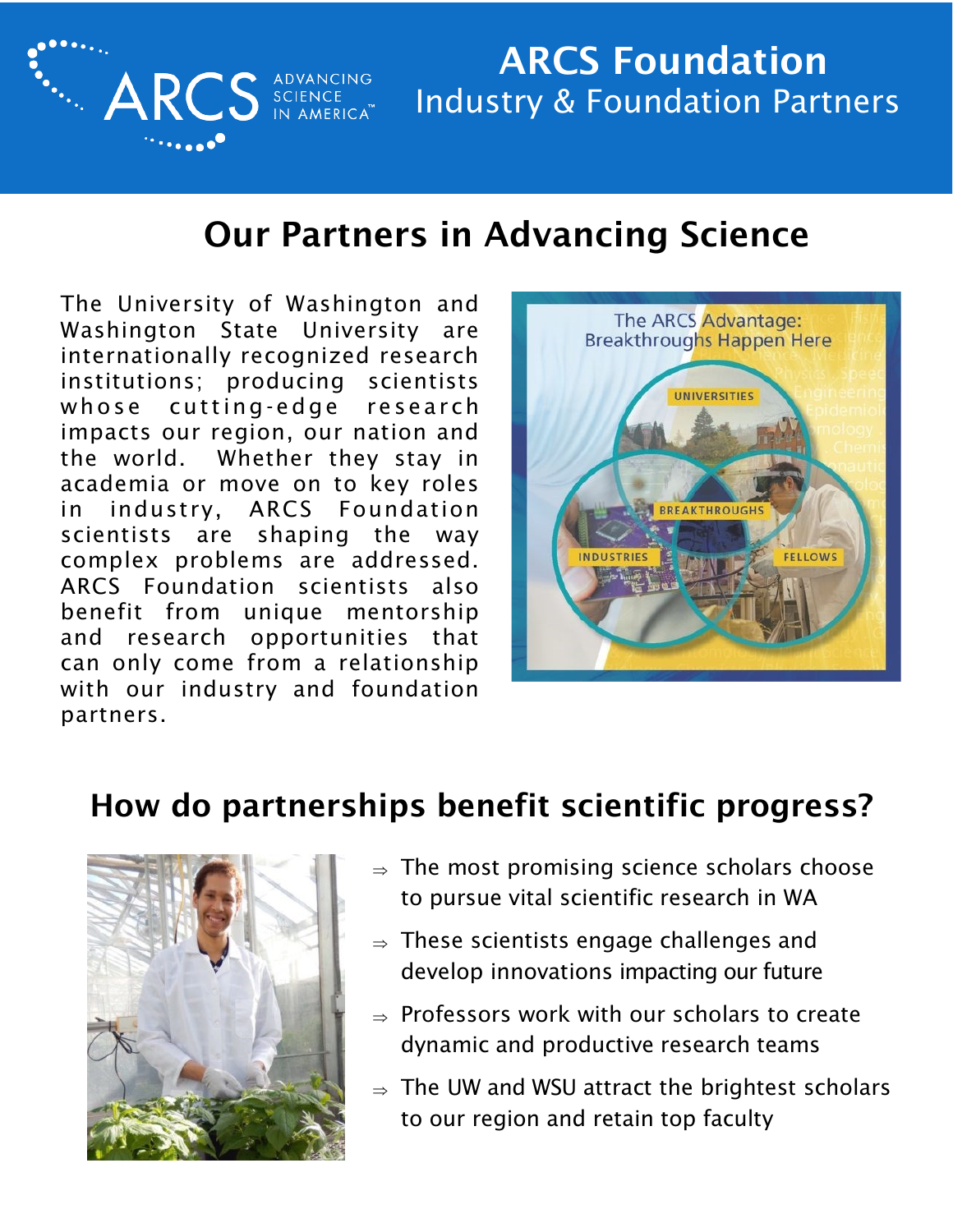

# Partner Levels and Benefits

- $\Rightarrow$  \$25K+ Platinum
- $\Rightarrow$  \$10K+ Gold
- $\Rightarrow$  \$5K+ Silver
- $\Rightarrow$  \$2.5K+ Bronze

*Partners will be recognized and celebrated throughout the year for their generous support. Benefits can be tailored to meet the marketing needs of our partner organizations, depending on their partnership level.*

### ANNUAL EVENT RECOGNITION

ARCS Foundation Seattle Chapter's Annual Luncheon will be held on Monday October 10, 2022 at 11:30am-1:00pm. Our luncheon attracts a broad audience of approximately 500 guests who are philanthropists, industry, academic and civic leaders in the Pacific NW. The 2022 luncheon will be held in-person at the Seattle Sheraton Hotel. Our goal is to raise \$300,000 toward advancing our mission.

#### Luncheon recognition includes:

- $\Rightarrow$  Company logo in media presentation slide show during event
- $\Rightarrow$  Company logo in pre-event publicity and invitations, email and print (print 1000+, epublication 1800+)
- $\Rightarrow$  Company logo displayed on ARCS Foundation Annual Brochure cover mailed and given to 500+ members and donors, with additional e-publication (1800+)
- $\Rightarrow$  Company logo placement on ARCS Foundation website for 12 months
- $\Rightarrow$  6 seats at a Sponsor table for your organization's guests

### ANNUAL OUTREACH & PUBLICITY

#### Year-round recognition includes:

- $\Rightarrow$  Company logo on ARCS Foundation website for 1 year (www.seattlearcsfoundation.org) as well as included in ARCS Foundation quarterly newsletters for 1 year
- $\Rightarrow$  Exclusive Invitations to ARCS Foundation networking and program events with scholars, members, and university partners
- $\Rightarrow$  Opportunities to engage with ARCS Foundation's members; highly respected professionals, philanthropists, scientists, business leaders, and innovators deeply committed and engaged in the Puget Sound Region and beyond